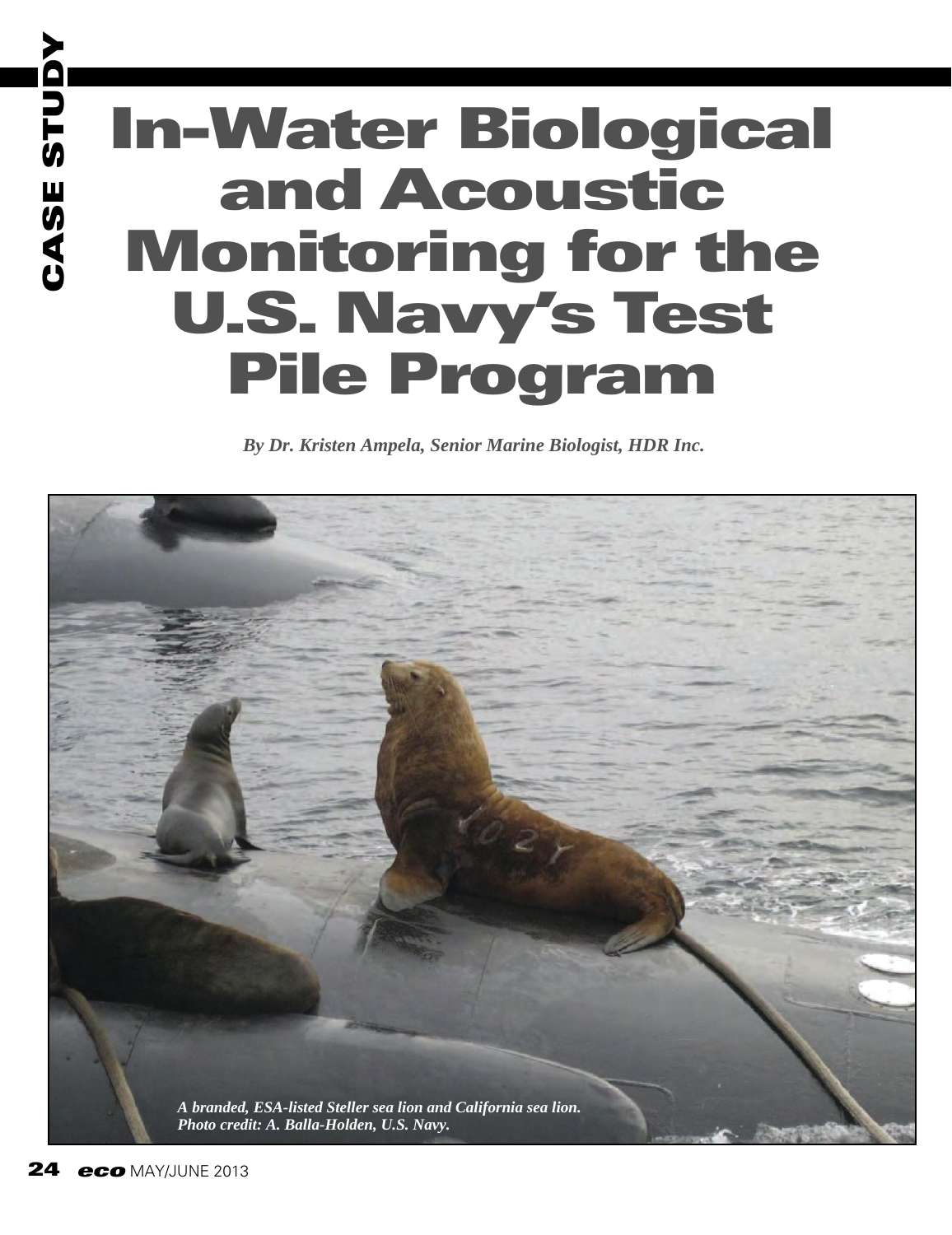## **Background**

HDR, Inc. provided comprehensive monitoring services for an in-water pile driving construction project at Naval Base Kitsap Bangor, Washington. Using highly trained marine species observers, field technicians, and acousticians, we ensured client compliance in the face of complex regulatory requirements.

## **Monitoring and Observation Are Essential**

Noise-related disturbance of protected marine species during in-water construction is a topic of concern for government agencies, industry representatives, scientists, and regulators and is the subject of increasing regulatory attention. Comprehensive biological and hydroacoustic monitoring using highly trained observers are essential elements in ensuring client compliance in the face of complex and often rigorous regulatory requirements. An example of HDR's contribution in this area is the intensive biological and acoustic monitoring conducted for a large-scale, in-water pile driving project (the Test Pile Program or "TPP") at Bangor. The TPP was conducted at Bangor waterfront, located in the

Hood Canal in Kitsap County, Washington, which is located approximately 20 mi due west of Seattle. NBK Bangor is a secured military base and provides support to U.S. Navy submarines and other U.S. Navy Fleet assets. The Bangor waterfront and adjacent areas in the Hood Canal are restricted to the general public, and HDR's close coordination with client representatives, military personnel, and construction contractors was key to the success of this monitoring effort. HDR enacted complex and intensive monitoring plans in and around restricted areas and worked closely with the Navy to ensure all monitoring personnel complied with rigorous on-site security protocols. A suite of mitigation measures was employed for the project. These measures included maintenance of exclusion/shut-down zones during construction, use of a bubble curtain to attenuate sound from both impact and vibratory pile driving, and the use of "soft start" procedures. The soft start is intended to provide a "warning" to wildlife and an opportunity for animals to leave the area prior to pile driving onset. Monitoring and mitigation was conducted for marine mammals, including the Endangered Species Act (ESA)-listed Steller sea lion, fish, and seabirds, including the threatened Marbled Murrelet, which forages in coastal areas in the Northwest U.S. and Alaska.

## **Compliance and Science**

The goal of the TPP was not to build a particular structure, but rather to acquire site-specific data to better understand sound propagation from in-water construction and establish acoustic thresholds corresponding to harassment and injury zones for cetaceans, pinnipeds, fish, and seabirds. Hood Canal is a fjord with complex bathymetry, including relatively deep waters in the main channel and considerable slope adjacent to shorelines. At the Bangor waterfront, 29 steel piles of varying sizes were installed and removed using both vibratory and impact hammers. Underwater measurements were conducted at as many as six different locations ranging from 10-m to more than 7,000-m from the test pile to provide a better understanding of how sound propagates underwater at this location. Sea lions often come out of the water to rest ("haul out") on various structures at the Bangor waterfront, including the waterfront port security barrier fence and on submarines docked at Navy



*A Marbled Murrelet. Photo credit: National Digital Library of the US Fish and Wildlife Service.*